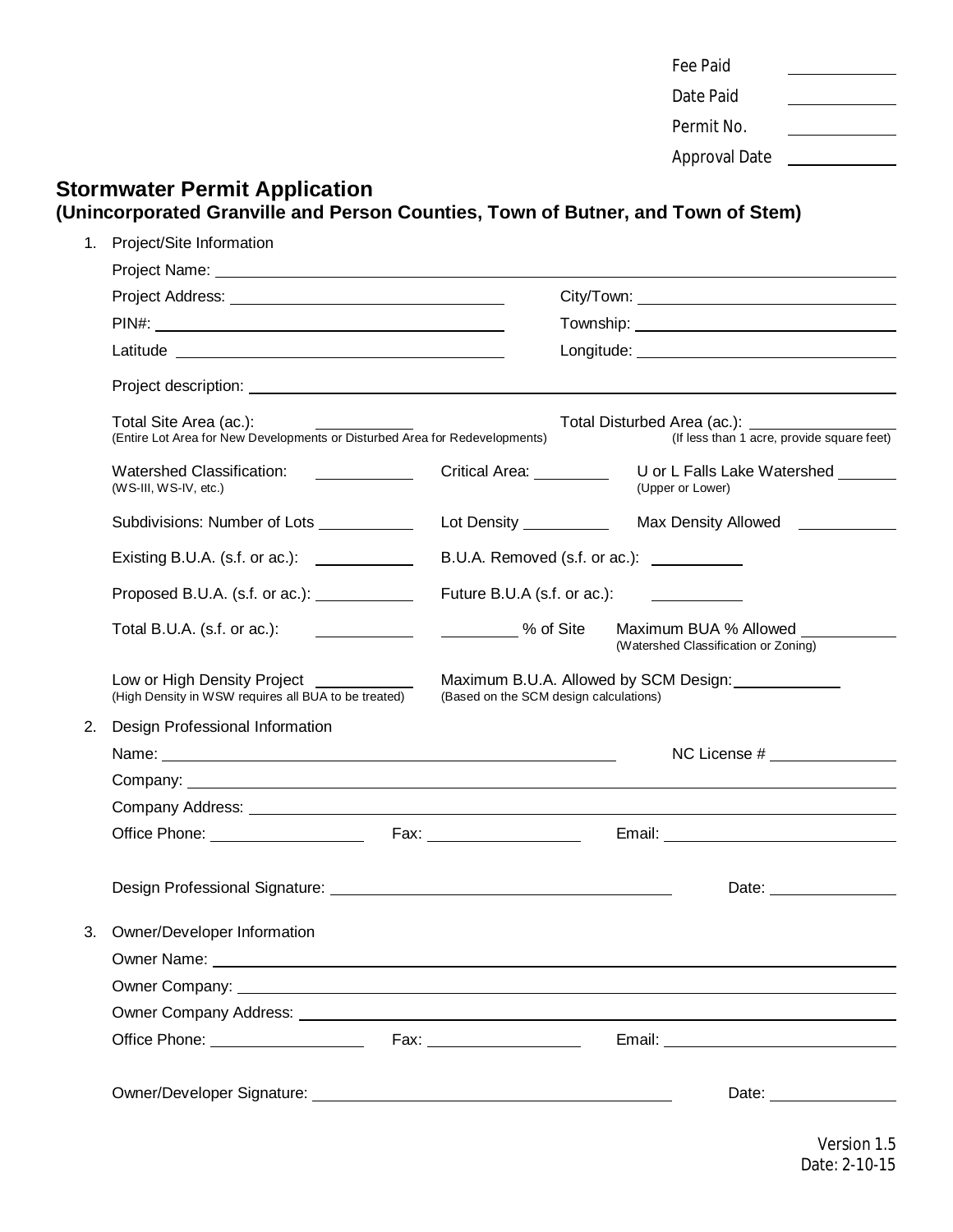4. The following is required if the single-family, duplex residential, or recreational development/redevelopment cumulatively disturbs more than one-half acre and is not part of a larger common plan of development or sale; or if the commercial, industrial, institutional, multifamily residential or local government development/redevelopment cumulatively disturbs more than 12,000 square feet and is not part of a larger common plan of development or sale. **(Complete section 4a or 4b, as applicable and section 4c)**

Note: All nutrient calculations shall be made using the latest edition of the Jordan/Falls Lake Stormwater Nutrient Load Accounting Tool found at: http://portal.ncdenr.org/web/jordanlake/implementation-guidance-archive.

- a. Nutrient Calculations for Redevelopments
	- $\Box$  Redevelopment is any development on previously-developed land. Redevelopment of structures or improvements that would replace or expand structures or improvements that existed as of December 2006, the end of the baseline period, and that **would not** result in a net increase in built-upon area shall not be required to meet the nutrient loading targets or high-density requirements except to the extent that the developer shall provide stormwater control at least equal to the previous development.
	- $\Box$  Redevelopment is any development on previously-developed land. Redevelopment of structures or improvements that would replace or expand structures or improvements and **would** result in a net increase in built-upon area shall have the option of meeting one of the following loading standards for the entire project site: (Indicate the loading standard used by checking the box to the left)
		- $\Box$  Nitrogen and phosphorus loads contributed by the proposed development shall not exceed the following unit-area mass loading rates: 2.2 and 0.33 pounds per acre per year for nitrogen and phosphorus, respectively.
		- $\Box$  A reduction of 40 and 77 percent in average annual mass loads of nitrogen and phosphorus from the entire project site from a baseline of 2006.

Redevelopment Nutrient Calculation Summary (all calculations shall be in lbs/acre/year)

|    | <b>Existing Nitrogen Loading</b>                                                                                                                                                                                                                                                   | Proposed Nitrogen Loading                                                                         |  |  |  |
|----|------------------------------------------------------------------------------------------------------------------------------------------------------------------------------------------------------------------------------------------------------------------------------------|---------------------------------------------------------------------------------------------------|--|--|--|
|    | <b>Existing Phosphorus Loading</b>                                                                                                                                                                                                                                                 | Proposed Phosphorus Loading                                                                       |  |  |  |
|    | % Nitrogen Reduction Onsite:                                                                                                                                                                                                                                                       | % Nitrogen Reduction Offsite<br>$\frac{1}{\sqrt{2}}$ , and $\frac{1}{\sqrt{2}}$                   |  |  |  |
|    |                                                                                                                                                                                                                                                                                    | % Phosphorus Reduction Offsite <b>Construents</b>                                                 |  |  |  |
|    | Nutrient Management SCM Required?                                                                                                                                                                                                                                                  |                                                                                                   |  |  |  |
|    | Type of Stormwater Control Measure Used?                                                                                                                                                                                                                                           | (Bioretention, Wet Pond, Etc.)                                                                    |  |  |  |
| b. | <b>Nutrient Calculations for New Developments</b><br>Nitrogen and phosphorus loads contributed by the proposed new development shall not exceed the<br>following unit-area mass loading rates: 2.2 and 0.33 pounds per acre per year for nitrogen and<br>phosphorus, respectively. |                                                                                                   |  |  |  |
|    | <u>and the state of the state of the state of the state of the state of the state of the state of the state of the state of the state of the state of the state of the state of the state of the state of the state of the state</u><br><b>Existing Nitrogen Loading</b>           | Proposed Nitrogen Loading                                                                         |  |  |  |
|    | <b>Existing Phosphorus Loading</b>                                                                                                                                                                                                                                                 | Proposed Phosphorus Loading                                                                       |  |  |  |
|    | % Nitrogen Reduction Onsite:                                                                                                                                                                                                                                                       | % Nitrogen Reduction Offsite<br><u> El antiga de la conte</u>                                     |  |  |  |
|    | % Phosphorus Reduction Onsite: _______                                                                                                                                                                                                                                             | % Phosphorus Reduction Offsite ___________                                                        |  |  |  |
|    | Nutrient Management Stormwater Control Measure Required? _________________                                                                                                                                                                                                         |                                                                                                   |  |  |  |
|    |                                                                                                                                                                                                                                                                                    | Stormwater Control Measure Used? __________________________________(Bioretention, Wet Pond, Etc.) |  |  |  |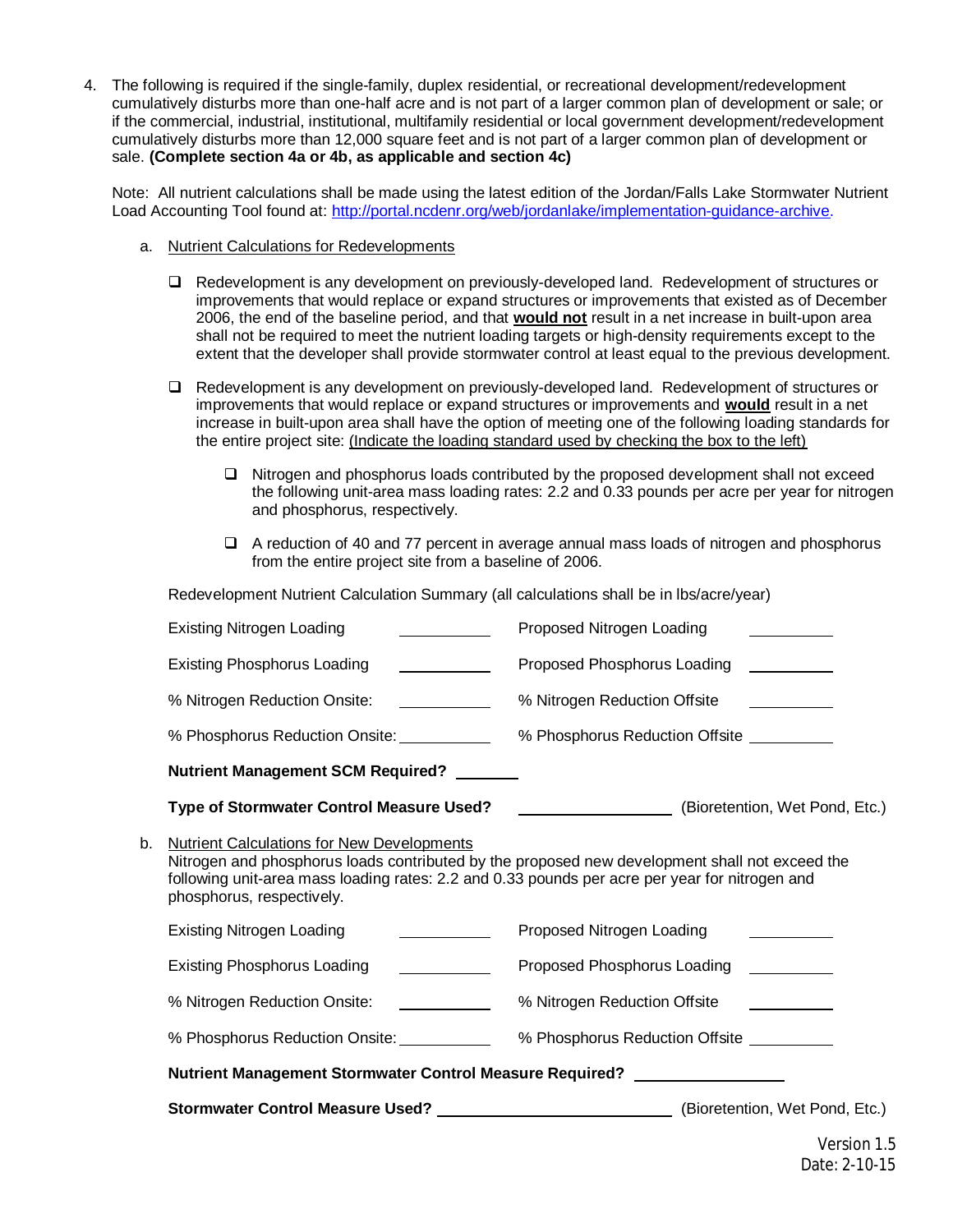- c. Peak Runoff Calculations requirements for all New Developments or Redevelopments
	- $\Box$  Provide signed and sealed hydrology calculations performed by a design professional indicating the development **does not** result in a net increase in peak flow leaving the site from predevelopment conditions for the one-year, 24-hour storm event. Rational method or SCS Unit Hydrograph methods are acceptable.
	- $\Box$  Provide a predeveloped and post-developed drainage basin plan. The drainage basins (name and areas) shall be consistent with the hydrology calculations.
	- □ NRCS Curve Number (CN) or Rational (C) runoff coefficient calculations for existing and proposed site conditions. Provide detailed calculations for composite coefficients, a description of ground cover, hydrologic group, and areas.
	- $\Box$  Time of concentration (Tc) calculations and flow paths for existing and proposed site conditions.
	- $\Box$  Precipitation data for the site shall be taken from NOAA Atlas 14 Precipitation Frequency Data. (The coordinates used should be as close as possible to the actual site location)
	- **D** Provide a **color** copy of USGS Topographic Map with site boundary shown and labeled of sufficient scale to identify the entire project area and the closest surface waters. (Note: Riparian buffers are required on all blue line streams.)
	- $\Box$  Provide a copy of USDA SCS Soil Survey map with site boundary shown and labeled.
	- $\Box$  Calculations shall be permanently bound to prevent separation.
	- **Q** Peak Runoff Calculation Summary

| Peak Stormwater Control Measure Used? ____________________(Bioretention, Wetland, Etc.)                   |                                                                                                  |  |  |                                                                                       |  |  |
|-----------------------------------------------------------------------------------------------------------|--------------------------------------------------------------------------------------------------|--|--|---------------------------------------------------------------------------------------|--|--|
| Peak Management Stormwater Control Measure Required? Neak Management Stormwater Control Measure Required? |                                                                                                  |  |  |                                                                                       |  |  |
|                                                                                                           | Total                                                                                            |  |  | $\frac{\csc}{{\csc} \cdot {\csc}}$ $\csc}$ $\frac{\csc}{{\csc} \cdot {\csc}}$ $\csc}$ |  |  |
|                                                                                                           | Basin No. ____ Predeveloped Runoff Rate ________ cfs   Post-Developed Runoff Rate _______ cfs    |  |  |                                                                                       |  |  |
|                                                                                                           | Basin No. ____ Predeveloped Runoff Rate ________ cfs   Post-Developed Runoff Rate _______ cfs    |  |  |                                                                                       |  |  |
|                                                                                                           | Basin No. ____ Predeveloped Runoff Rate ________ cfs   Post-Developed Runoff Rate _______ cfs    |  |  |                                                                                       |  |  |
|                                                                                                           | Basin No. ____ Predeveloped Runoff Rate ________ cfs   Post-Developed Runoff Rate _______ cfs    |  |  |                                                                                       |  |  |
|                                                                                                           | Basin No. _____ Predeveloped Runoff Rate _________ cfs   Post-Developed Runoff Rate ________ cfs |  |  |                                                                                       |  |  |
|                                                                                                           | Basin No. _____ Predeveloped Runoff Rate _________ cfs   Post-Developed Runoff Rate ________ cfs |  |  |                                                                                       |  |  |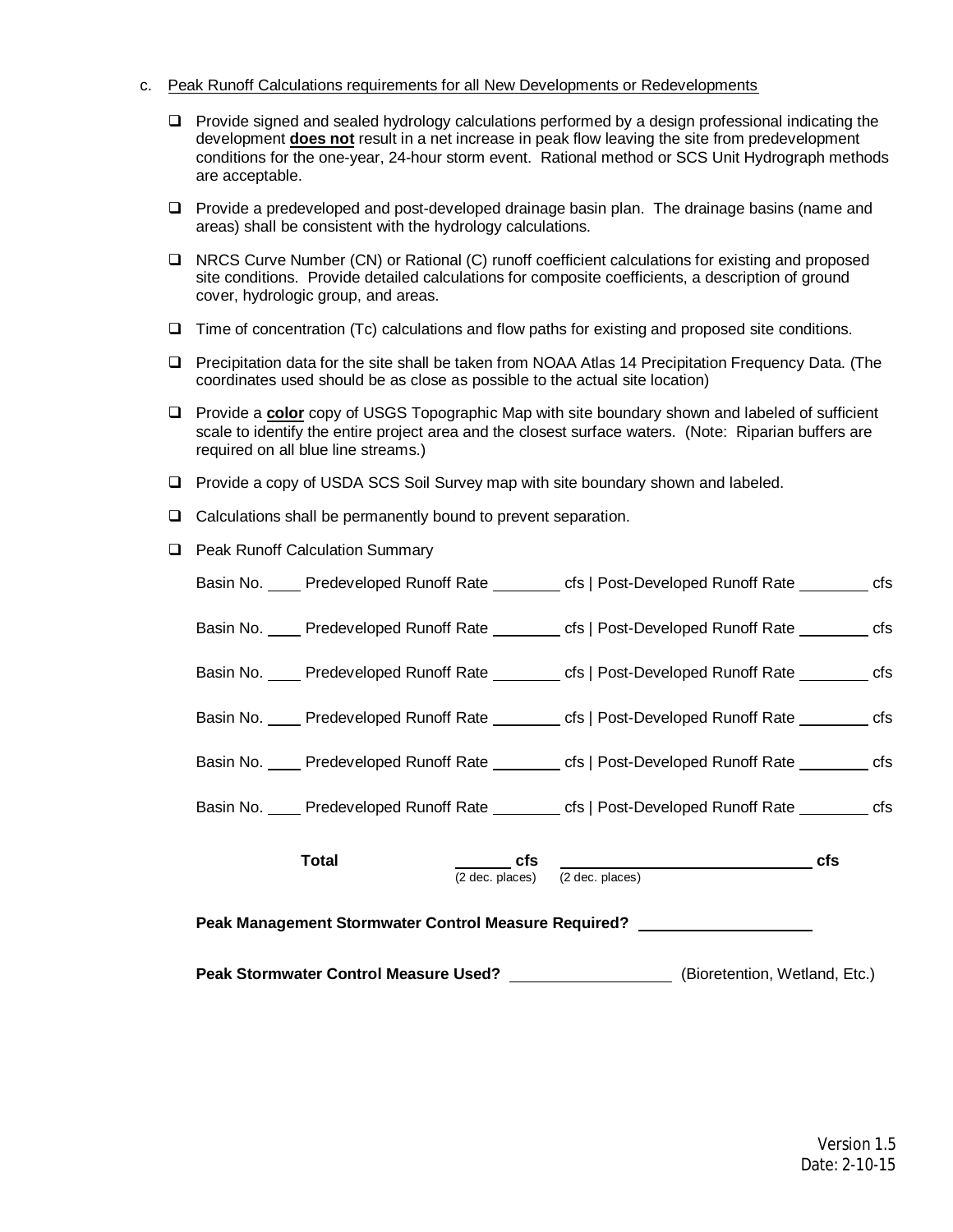## d. Stormwater Plan requirements for all New Developments or Redevelopments:

- $\Box$  Plan size and scale shall be appropriate for the proposed parcel and development.
- $\Box$  Project owner and project designer contact information.
- □ Address of property, County Property Identification Number, and lot number from plat if applicable.
- $\Box$  Vicinity map.
- $\Box$  North Arrow.
- $\Box$  Bar scale.
- $\Box$  Legend identifying features shown on the plan or all improvements properly labeled.
- $\Box$  Property boundaries and adjacent intersecting property boundaries.
- $\Box$  Show ownership information for the proposed development site and all properties contiguous to the site.
- $\Box$  Label the existing land use all properties contiguous to the site. (residential, commercial, undeveloped, agricultural, etc.)
- $\Box$  Proposed limits of disturbance and label the area.
- $\Box$  Existing and proposed ground cover (existing woods, lawn, driveway, sidewalk, patio, deck, etc.)
- □ Note the existing BUA, demolished BUA, proposed BUA, future BUA, total BUA, total BUA as percentage of the total site and maximum allowed by watershed classification as applicable.
- $\Box$  Label the proposed BUA areas on the stormwater plan so they correspond to the areas used in the Nutrient calculations.
- $\Box$  Label the water-supply watershed classification (WS-III, WS-IV, etc.).
- $\Box$  Label if the site is in the upper or lower Falls Lake Basin.
- $\Box$  Show extents of all wetlands, if applicable. Make statement on plans if no wetlands are present on the property.
- $\Box$  If surface waters (intermittent, perennial, lakes, ponds, and estuaries) are present, show riparian stream buffers measured from the top of bank. (Zone 1: 30-foot Undisturbed Buffer and Zone 2: 20 foot Vegetated Buffer in accordance with 15A NCAC 02B.0233.
- $\Box$  Buffer Authorization approval from Division of Water Resources is required when a "no practical" alternatives" determination, is required for any use that is designated as "(potentially) allowable" or "(potentially) allowable with mitigation" within the applicable buffer rule. Click link to the Division of Water Resources 401 & Buffer Permitting Unit
- □ Show floodways and floodplains (as applicable). Identify and label 100-year Base Flood Elevations (BFEs) where available. If a floodplain impacts are proposed, contact the Floodplain Administrator for additional requirements. If a floodplain exists and no impacts are proposed, then make a statement on the plans that no impacts to the existing floodplain are proposed along with the FIRM Panel Number and date. If no floodplain or floodway areas are located on the property, then make a statement on the plans that no floodplain is present on the property along with FIRM Panel Number and date.
- $\Box$  Existing and proposed site topography (use of aerial topographic information is acceptable if a SCM isn't required).

Version 1.5 Date: 2-10-15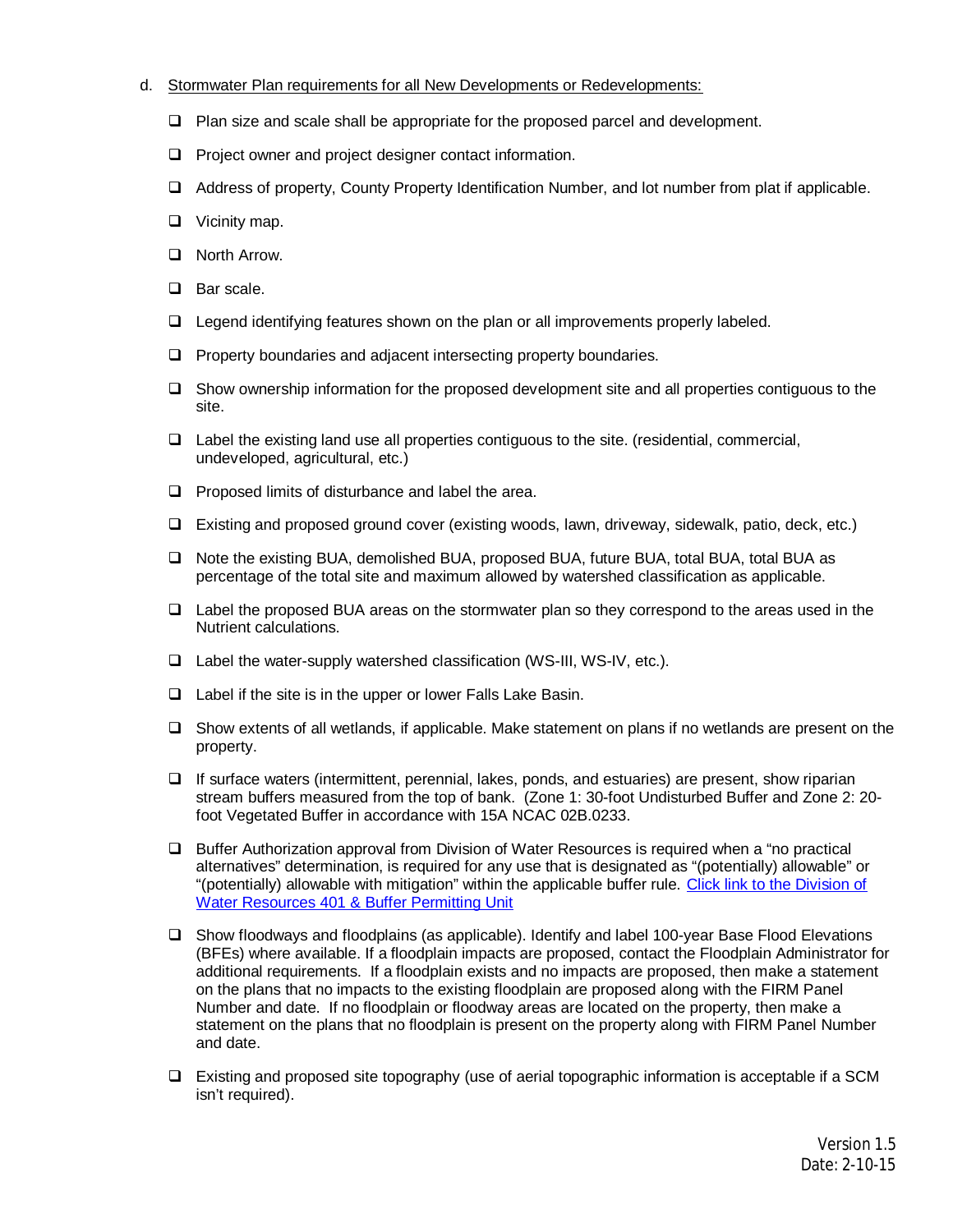- 5. If Section 4 requires a Stormwater Control Measure (SCM), then the applicant shall provide the following:
	- a. Stormwater Plan and Details
		- $\Box$  Benchmark information
		- $\Box$  The Stormwater Plan and SCM must be designed for the ultimate built-out potential from all surfaces draining to the SCM, including any off-site drainage.
		- $\Box$  Note the maximum BUA allowed by the SCM design.
		- $\Box$  Provide soil names and hydrologic group classification.
		- $\Box$  Provide name of the downstream stream receiving runoff from this proposed development. If the site drains to an unnamed tributary, then label as "Site drains to an unnamed tributary of "Named Creek".
		- $\Box$  Note if site drains to a 303(d) listed stream identified by the North Carolina Division of Water Quality. (see NC DWQ Website for more information Link to the North Carolina DWR 303d List Website
		- $\Box$  Existing and proposed site topography (field topographic survey by a registered land surveyor) showing existing and proposed drainage patterns. (Note: utilize a contour interval appropriate for the site conditions, typically 2-ft unless specific site conditions dictate a smaller or larger internal). LIDAR and other GIS topographic data should not be used for final engineering designs (NCBELS, 2009).
		- $\Box$  Existing and proposed utilities.
		- $\Box$  Existing, Proposed, and Temporary Easements.
		- $\Box$  If project is located within five (5) miles of a public airport then see S.L. 2012-200, Part VI and Chapter 13 in the NCDENR's "Stormwater Best Management Practices Manual" (Design Manual).
		- $\Box$  Provide a 15 foot wide Stormwater Control Structure and Access Easement from a public right-of-way to the SCM, over the entire SCM and extended 10 feet beyond the SCM, and a minimum of 20 feet wide over all of the stormwater runoff conveyances discharging into the SCM. Additional easement width may be required for deep stormwater pipes.
		- $\Box$  Label proposed stormwater drainage system including but not limited to storm drainage inlets, catch basins, junction boxes, storm drainage pipes, natural vegetated conveyances, infiltration areas, swales, energy dissipaters, and/or structural stormwater SCMs/controls such as wet ponds, as may be applicable. A 10-year rainfall event shall be used in designing the stormwater conveyance systems unless a high storm event is required by other regulatory agencies.
		- $\Box$  Details sufficient to ensure the proper construction of proposed permanent structural stormwater SCMs/controls, as applicable.
		- □ NCAC 15A 2K .0201 (a) requires any person(s) who proposes to construct, repair, or remove a dam file a Hazard Classification prior to construction with the North Carolina Dam Safety Office. Provide a copy of a NCDENR Dam Hazard Classification exemption letter or a Dam Safety permit if required by NCDENR. See NCDENR Dam Safety Website Link to the North Carolina Dam Safety Website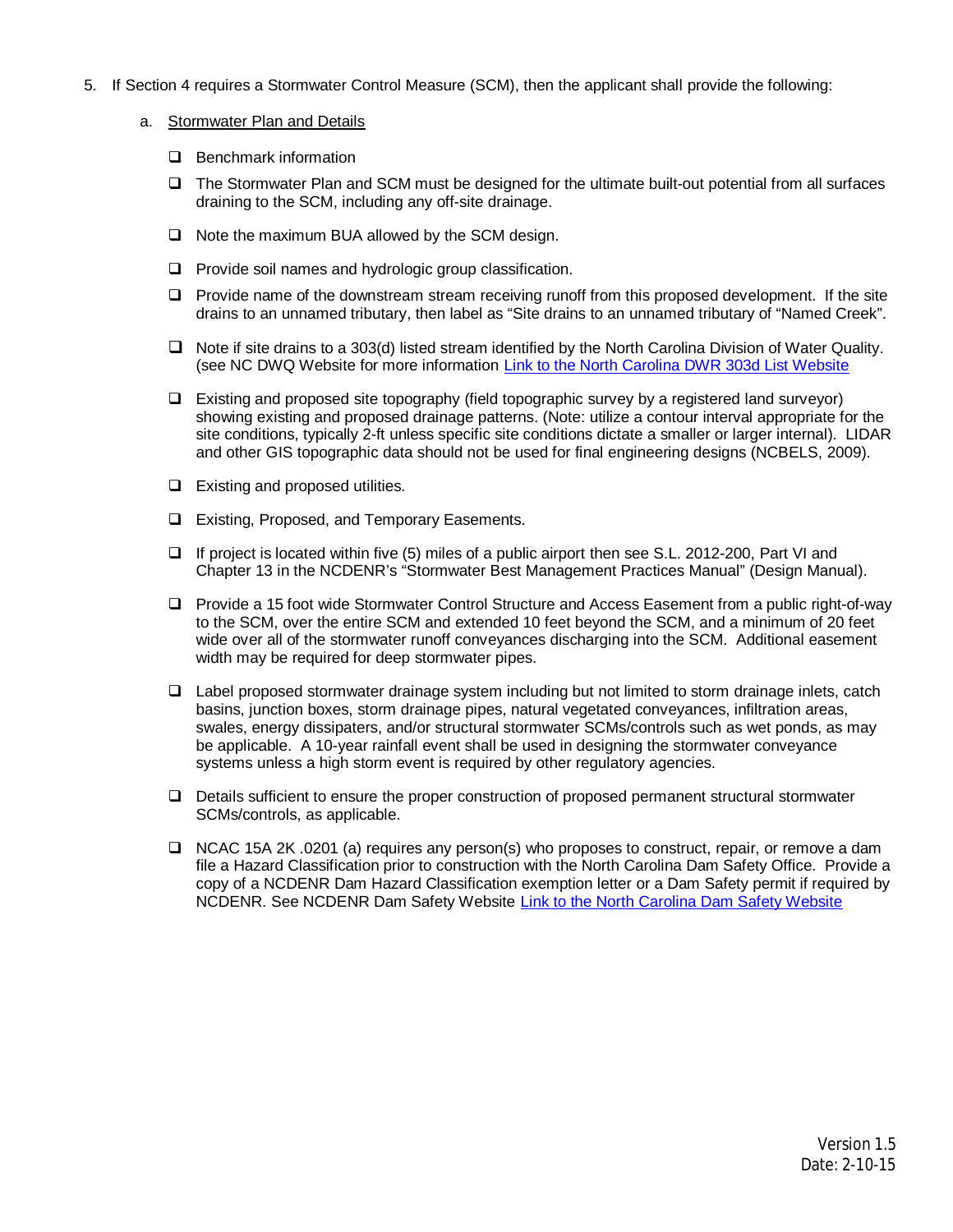- $\Box$  All SCMs that utilize a dam to impound runoff should consider the following:
	- **Recommend the dam be designed in accordance with North Carolina Dam Safety standards.** See NCAC 15A 2K .0201.
	- **■** Recommend at a minimum, the spillway system be design to safely pass a 50-year storm event while providing 1-foot of freeboard from the top of dam.
	- **Recommend the emergency spillway operate no more frequent than the 25-year storm event.**
	- Recommend the dam incorporate seepage control protection via a diaphragm designed in accordance with "National Engineering Handbook" Chapter 45 and 26 or an anti-seepage collar in accordance with NRCS 378-1 North Carolina Supplement.
	- Recommend specifications for the dam embankment construction be included on the plans detailing the allowable soil classifications, compaction standards, construction methods, and testing requirements, etc.
	- Recommend a cut-off trench be considered under the centerline of the dam embankment.
	- Recommend all outlet structures include a bottom drain, trash guard and anti-vortex measures.
	- Recommend the outlet barrel have watertight joints and due to the difficulty of compacting soils under conduits; the Engineer should evaluate the need for a concrete cradle.
- $\Box$  Identify and show where runoff discharges from the proposed development site (including outflows from SCMs, where applicable) with appropriate connections into a downstream receiving municipal drainage system and/or drainage ways. Note that the point(s) of discharge from the proposed development site must not contribute to erosion or other degradation of the receiving municipal drainage system or drainage way.
- $\Box$  Design Certification of permanent Stormwater Control Measures, where applicable.

I, (Insert Name of the Licensed Design Professional), to the best of my knowledge, certify that the stormwater control measure(s) as shown on this plan has been designed in accordance with the requirements of the (Insert Name of Local Jurisdiction) and North Carolina Division of Water Quality Stormwater Best Management Practices Manual (latest edition), as applicable. I also certify that other applicable local, state, and federal permits have been applied for and/or received.

| Signature of Licensed Professional |  | Seal |  |
|------------------------------------|--|------|--|
| Date                               |  |      |  |

- $\Box$  Provide the following note on the stormwater plan: "Annual maintenance inspection and report required – The owner of a permitted Stormwater Control Measure (SCM) shall annually submit a maintenance and inspection report for each SCM to the Stormwater Administrator. Annual inspections shall begin within one year of the as-built certification by the Engineer of Record".
- $\Box$  Provide the following note on the stormwater plan: "The developer or his agent shall contact the "insert jurisdiction name here [choose from: Granville County, Person County, Town of Butner, Town of Creedmoor, Town of Stem]" when the stormwater control measure(s) are constructed and about to become operational so a final inspection can be performed to determine compliance with the approved plan".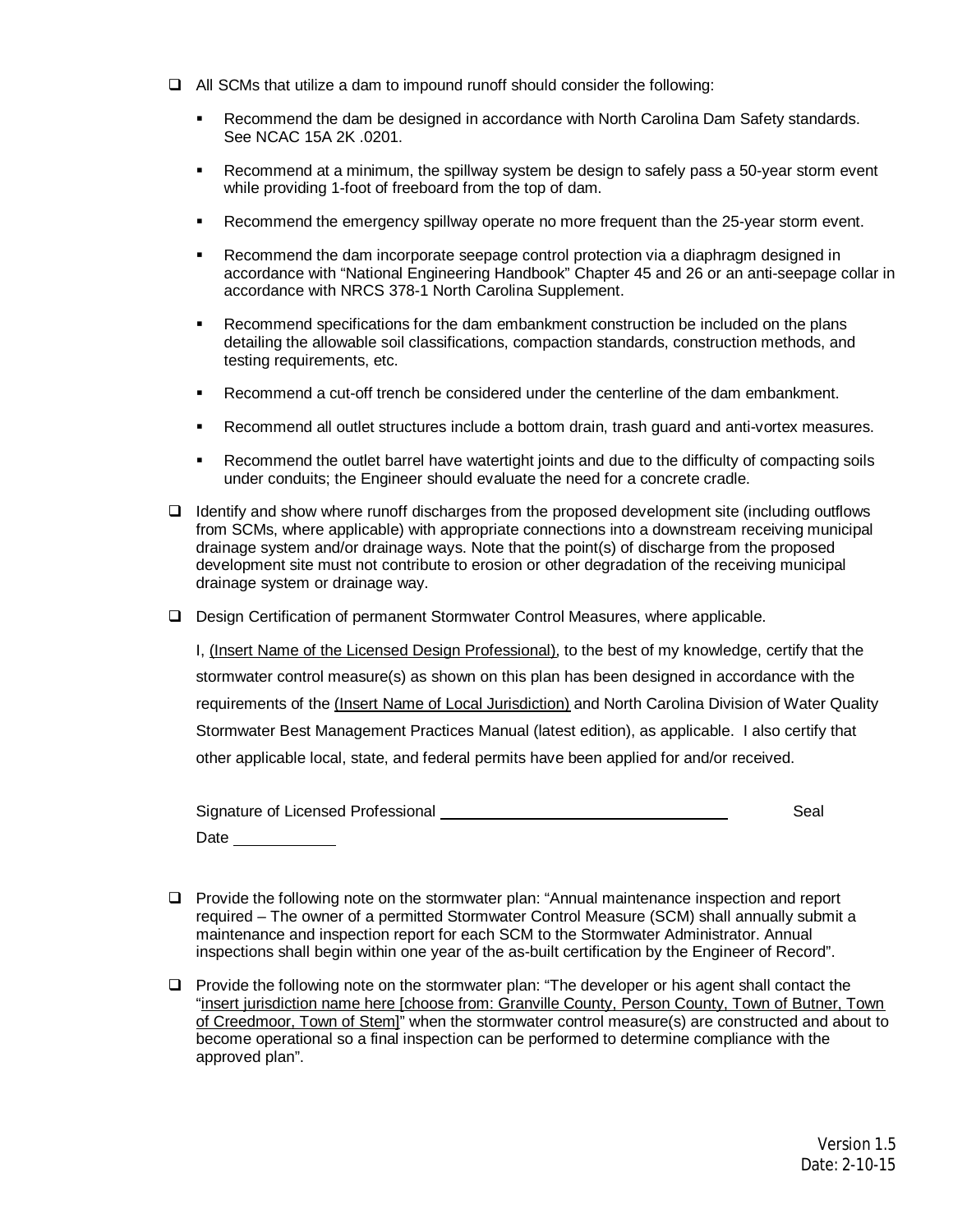- $\Box$  Provide the following note on the stormwater plan: "Prior to a Certificate of Occupancy, the Engineer of Record shall certify that the stormwater control measures and conveyances were inspected and constructed in substantial conformance with the approved stormwater plans, has its full design volume and is operating as designed. The certification and as-built plan is required prior to final approval and certificate of occupancy.
- $\Box$  Provide the following note on the stormwater plan: "The project [insert "is" or "is not"] within five (5) miles of a public airport".
- $\Box$  Provide copies of any applicable local, state, and federal permits/permits relating to stormwater or grading/filling. (Note: this would include Army Corps 404 and NCDENR DWQ 401 permits for work in regulated waters/wetlands, State Dam Safety permits, floodplain development permits, and FEMA No Rise/CLOMR as applicable)
- $\Box$  Sealed and certified plan set: All plan sheets shall be signed and sealed by a licensed professional engineer or landscape architect (to the extent allowed by applicable law).

### b. Stormwater Control Measure Calculations

- $\Box$  Hydrologic and hydraulic calculations and procedures used to design the permanent structural stormwater SCMs/controls. Routing runoff through SCM's using Rational Method hydrographs will not be accepted. Routing using the SCS TR-20 methodology is acceptable.
- $\Box$  All SCMs shall be designed in accordance with the latest edition of NCDENR's "Stormwater Best Management Practices Manual" (Design Manual).
- $\Box$  The SCM shall take into account the runoff at the ultimate built-out potential from all surfaces draining to the SCM including any off-site drainage.
- $\Box$  Stormwater SCMs shall be designed to control and treat the runoff generated from all surfaces by one inch of rainfall. The treatment volume shall be drawn down pursuant to standards specific to each SCM as provided in the design manual.
- $\Box$  Hydrology and hydraulic calculations indicating the new development does not result in a net increase in peak flow leaving the site from predevelopment conditions for the one-year, 24-hour storm event.
- □ Hydrologic and hydraulic calculations with hydraulic grade line, drainage areas to each inlet identified, and construction details of the proposed stormwater conveyance systems. The runoff conveyance system shall be designed to convey runoff from the development from a 10-year rainfall event.
- $\Box$  Provide calculations indicating the stormwater SCM can safely pass larger storm events.
- $\Box$  Provide the following geotechnical documentation.
	- § For wet detention ponds, bioretention cells, stormwater wetlands, infiltration devices, underground treatment devices (sand filters, etc.) and permeable pavements provide a seasonal high water table determination with elevations corresponding to the site survey.
	- Wet detention ponds and stormwater wetlands Provide documentation indicating the suitability of the onsite soils to be used for the dam embankment and the soils located in the body of the pond have a minimum hydraulic conductivity of 1x10-5 cm/sec or specify a construction procedure/specification to ensure the pond will hold water or provide a specification for a liner should the onsite soils not meet the minimum infiltration rate.
- $\Box$  Calculations shall be permanently bound to prevent separation.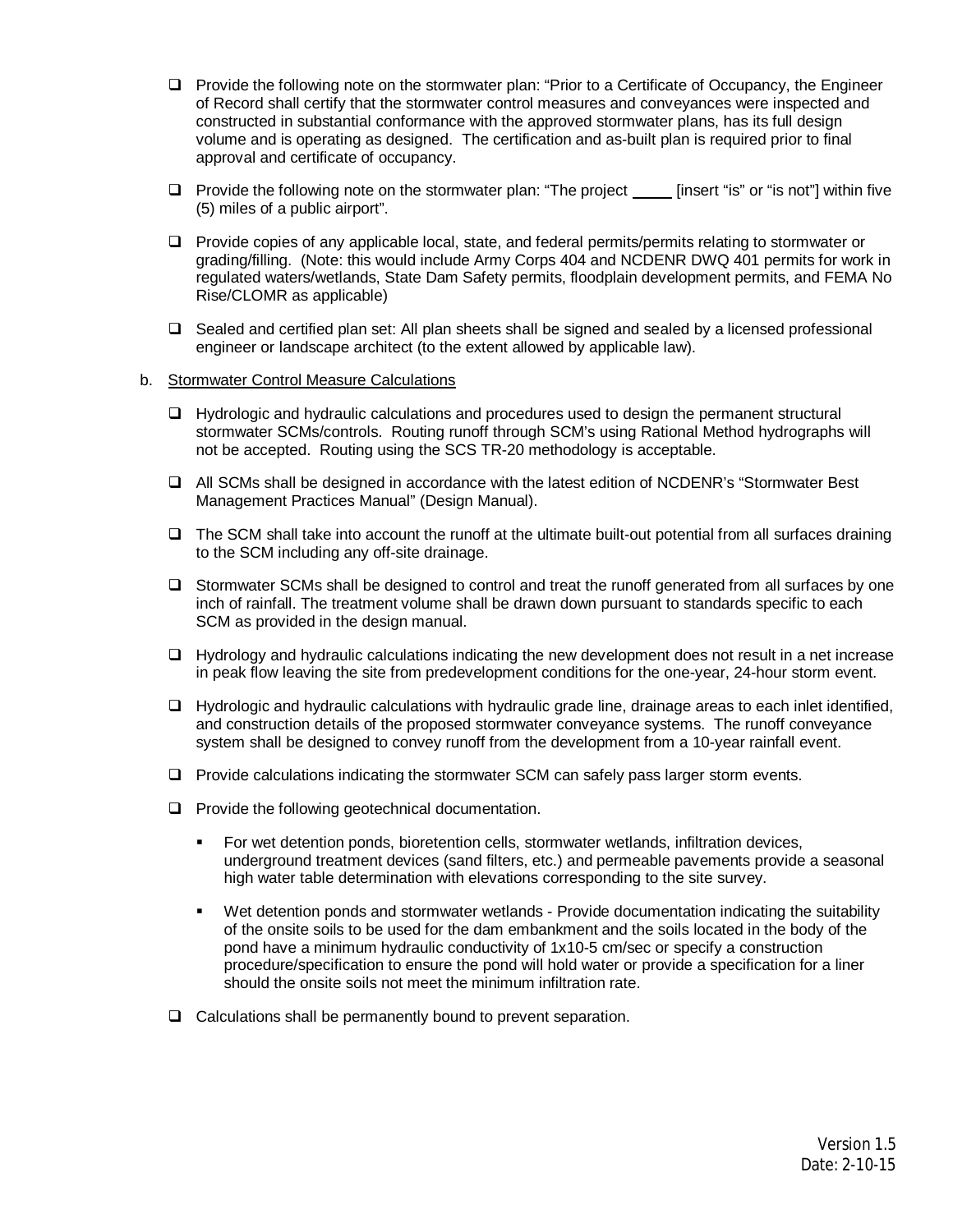## c. Operation and Maintenance Manual

 $\Box$  Prior to plan approval; provide a signed and notarized NCDENR Operation and Maintenance Manual.

The Operation & Maintenance Manual shall include the operation and maintenance actions that shall be taken, specific quantitative criteria used for determining when those actions shall be taken, and who is responsible for those actions. The plan must clearly indicate the steps that shall be taken and who shall be responsible for restoring the stormwater system to design specifications if a failure occurs and must include an acknowledgment by the responsible party.

- d. Operation, Maintenance and Easement Agreement
	- $\Box$  Prior to the conveyance or transfer of any lot or building site to be served by a engineered stormwater control pursuant to this ordinance, and prior to issuance of any permit for development if the lot or building site is required to be served by an engineered stormwater control pursuant to this ordinance, the applicant or owner of the site must (1) have prepared by a licensed surveyor a plat depicting the access to the SCM which plat shall be reviewed and approved by the jurisdiction prior to recording and which shall reference the Stormwater Covenants and Easement Agreement described below; and (2) execute a binding agreement prepared by the jurisdiction specifying the owner's and subsequent owners' installation and maintenance obligations, granting the jurisdiction a perpetual easement for inspections and other access, and containing such other requirements as may be required by law, rule, ordinance, or the underlying jurisdiction (the "Stormwater Covenants and Easement Agreement"). The Stormwater Covenants and Easement Agreement shall be binding on all subsequent owners of the site, portions of the site, and lots or parcels served by the engineered stormwater control. Until the transference of all property, sites, or lots served by the engineered stormwater control, the original owner or applicant shall have primary responsibility for carrying out the provisions of the Stormwater Covenants and Easement Agreement.
	- $\Box$  The Stormwater Covenants and Easement Agreement shall require the owner or owners to maintain, repair and, if necessary, reconstruct the engineered stormwater control, and shall state the terms, conditions, and schedule of maintenance for the engineered stormwater control. In addition, it shall grant (name of local government) a right of entry in the event that the Stormwater Administrator has reason to believe it has become necessary to inspect, monitor, maintain, repair, or reconstruct the engineered stormwater control; however, in no case shall the right of entry, of itself, confer an obligation on (name of local government) to assume responsibility for the engineered stormwater control.
	- $\Box$  The applicable Stormwater Covenants and Easement Agreement pertaining to every engineered stormwater control shall be approved by the stormwater administrator prior to issuance of any permit for development, shall be referenced on a plat depicting the engineered stormwater facility and access thereto or, if applicable, on a final subdivision plat, and shall be recorded with the county Register of Deeds so as to appear in the chain of title of all subsequent purchasers under generally accepted searching principles. In the case of a subdivision requiring final plat approval, a Stormwater Covenants and Easement Agreement may be approved without a recorded plat upon approval of the stormwater administrator so long as the Stormwater Covenants and Easement Agreement adequately describes the easement area and the description is replaced with a surveyed description upon final plat approval. The following disclosure statement shall appear on all plats and deeds recorded for property developed under the provisions of the ordinance:
		- i. The Owner is responsible for maintaining the permanent engineered stormwater control labeled as the "Insert name of the SCM as it appears on plat." as directed by the government office having jurisdiction for watershed protection.
		- ii. This property is located in a stormwater management protection area and/or public water supply watershed, development restrictions apply.
		- iii. The Government office having jurisdiction for watershed protection and their assigns will have the right to access the stormwater control measure labeled as "Insert name of SCM as it appears on plat." for inspections and maintenance enforcement.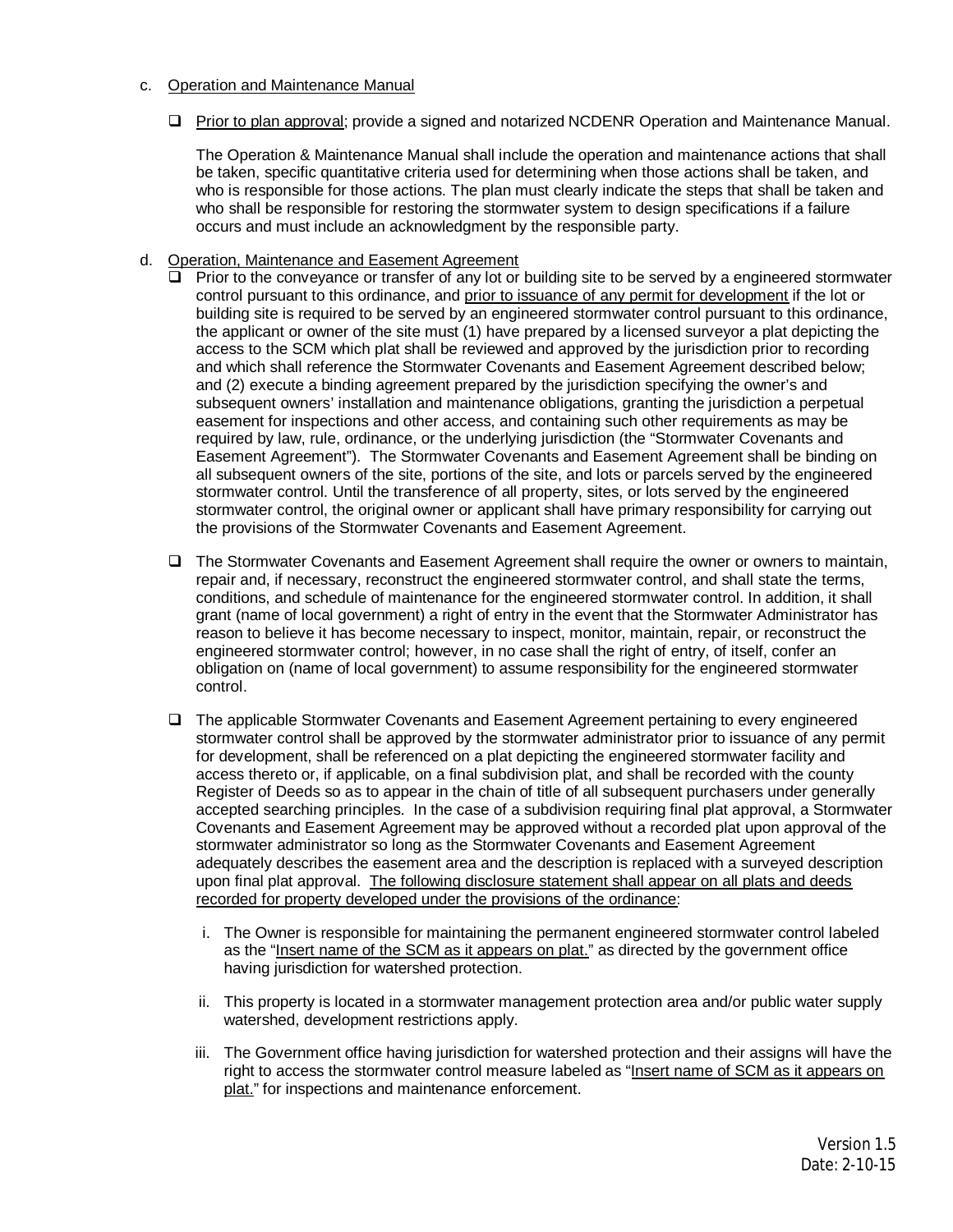- $\Box$  Stormwater Covenants and Easement Agreement and Plat must be properly filed and recorded with the appropriate Register of Deeds prior to plan approval.
- $\Box$  See the local ordinance for special requirements if the entity owning and maintaining the SCM is a homeowners' association, property owners' association, or similar entity.
- e. Performance Security for Installation and Maintenance

The local jurisdiction may, at its discretion, require prior to plan approval the submittal of a performance security or bond with surety, cash escrow, letter of credit or other acceptable legal arrangement prior to issuance of a permit in order to ensure that the engineered stormwater controls are (1) installed by the permit holder as required by the approved stormwater management plan, and/or (2) maintained by the owner as required by the Stormwater Covenants and Easement Agreement.

**Installation** 

- $\Box$  Applicant shall submit an Engineer's estimate or Contractor's bid for review and approval. Once the amount is approved, the Applicant can proceed with obtaining the performance security from the Bank.
- $\Box$  The amount of an installation performance security shall be the total estimated construction cost of the SCMs and stormwater conveyances approved under the permit, plus 25%.

#### Maintenance

 $\Box$  The amount of a maintenance performance security shall be the present value of an annuity of perpetual duration based on a reasonable estimate of the annual cost of inspection, operation and maintenance of the SCMs approved under the permit, at a discount rate that reflects the jurisdiction's cost of borrowing minus a reasonable estimate of long-term inflation.

#### 6. Developments that pursue Partial Offset of Nutrient Control Offsite

- □ All offset measures permitted shall meet the requirements of 15A NCAC 02B .0282 and 15A NCAC 02B .0240.
- $\Box$  Development subject to this division shall attain nitrogen and phosphorus loading rate reductions onsite that meet the following criteria prior to using an offsite offset measure:
	- § 30 percent or more reduction in both nitrogen and phosphorus loading from the untreated conditions for any single-family, detached and duplex residential development disturbing one-half acre but less than one acre.
	- § 50 percent or more reduction in both nitrogen and phosphorus loading from the untreated conditions for any single-family, detached and duplex residential development disturbing more than one acre.
	- § 30 percent or more reduction in both nitrogen and phosphorus loading from the untreated condition for other development, including multi-family residential, commercial and industrial development disturbing 12,000 square feet but less than one acre.
	- § 50 percent or more reduction in both nitrogen and phosphorus loading from the untreated condition for other development, including multi-family residential, commercial and industrial development disturbing more than one acre.
	- § 30 percent or more reduction in both nitrogen and phosphorus loading from the untreated condition for proposed redevelopment activities in a designated downtown area that would replace or expand structures or improvements that existed as of December 2006.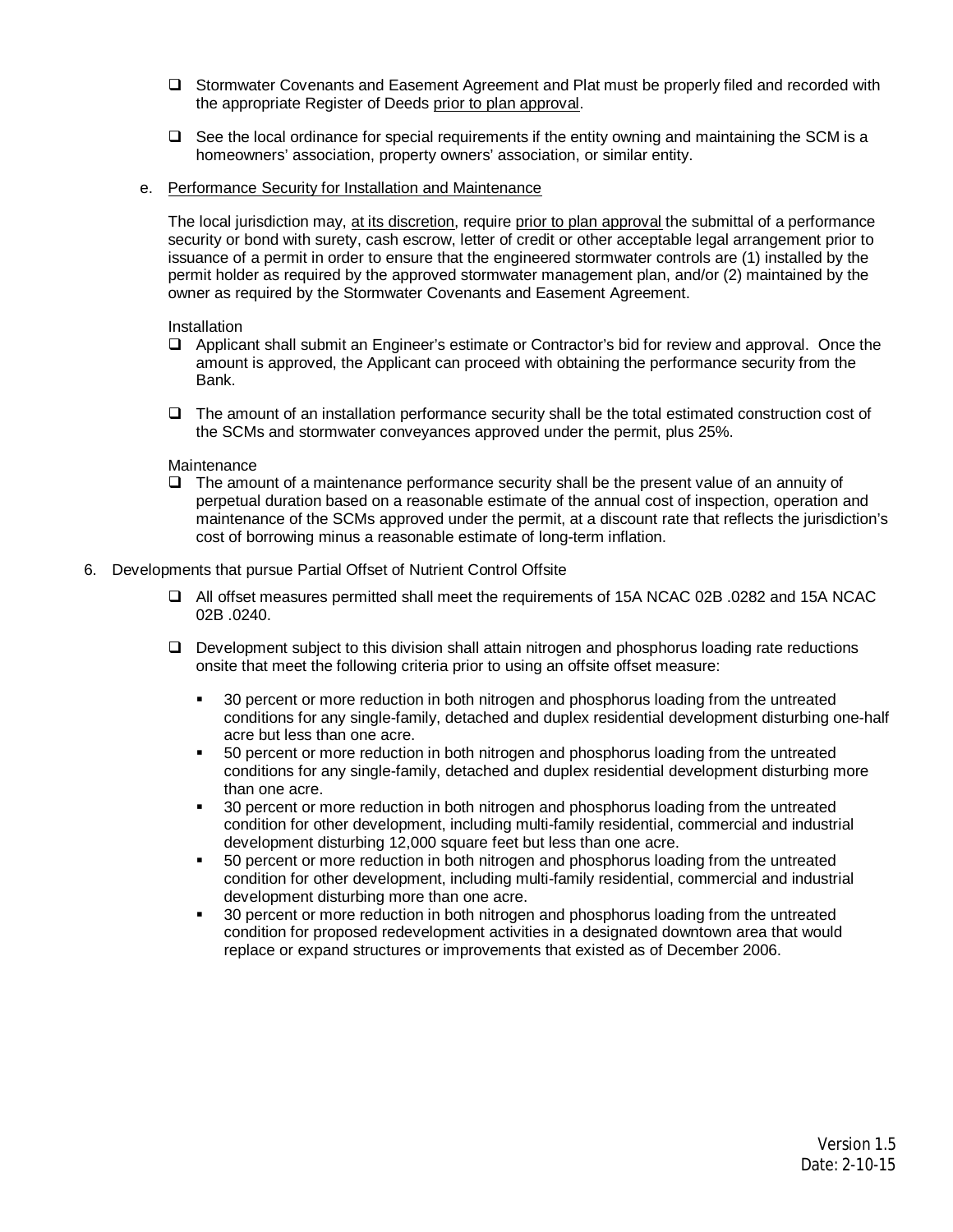- $\Box$  The Development can offset the required nutrient load either onsite or offsite or seek a third-party offset provider such as the NC Ecosystem Enhancement Program (EEP) or a private nutrient bank to meet nutrient loading requirements. If the third party provider option is pursued, then the developer provides the nutrient offset bank with the local government's authorization letter with the amount of offset required for the project and watershed in which it is located.
- $\Box$  Once the nutrient loading calculations are approved; submit the NCDENR Neuse, Tar-Pamlico, and Falls Lake Developer Nutrient Reporting Form to the local jurisdiction for approval and issuance of an authorization letter to the developer. The form can be downloaded from NCDENR at the following link http://portal.ncdenr.org/web/wq/ps/nps/nutrientoffsetpayment
- $\Box$  Prior to plan approval; provide the jurisdiction with a payment receipt from the Third Party Nutrient Bank.
- 7. The following is required prior to Final Stormwater Approval and prior to a Certificate of Occupancy
	- $\Box$  Upon completion of a project, and before a certificate of occupancy shall be granted, the Engineer of Record shall certify that the completed project is in accordance with the approved stormwater management plans and designs, and shall submit actual "as built" plans for all stormwater management facilities or practices after final construction is completed.
	- $\Box$  The as-built plans shall show the final design specifications for all stormwater management facilities and practices and the field location, size, depth, and planted vegetation of all measures, controls, and devices, as installed. The Engineer of Record for the stormwater management measures and plans shall certify, under seal, that the as-built stormwater measures, controls, and devices are in compliance with the approved stormwater management plans and designs and with the requirements of this ordinance. A final inspection and approval by the Stormwater Administrator shall occur before the release of any performance securities.
	- □ Engineer's Construction Certification of the Stormwater SCM. Place this Certification on the Stormwater Management Plan and Stormwater Detail Sheet(s).

I, (Insert Name of the Licensed Design Professional), certify that the stormwater facility labeled as (Identify the Stormwater Facility) and conveyances discharging into the stormwater facility as shown on this plan were inspected during construction, were constructed in substantial conformance with the approved plans and specifications, has its full design volume, and is functioning as designed.

Signature of Licensed Professional Sealth Control of License and Sealth Sealth Sealth Sealth Sealth Sealth Seal

Date the control of the control of the control of the control of the control of the control of the control of the control of the control of the control of the control of the control of the control of the control of the con

- $\Box$  For infiltration type SCM's, copy of hydraulic conductivity test report of the in-situ media/soils (minimum of 3 tests or 1/1,000sf of filter media whichever is greater) of the constructed infiltration SCM.
- $\Box$  Final inspection of the site and stormwater management SCMs/controls scheduled with and completed by the Stormwater Administrator.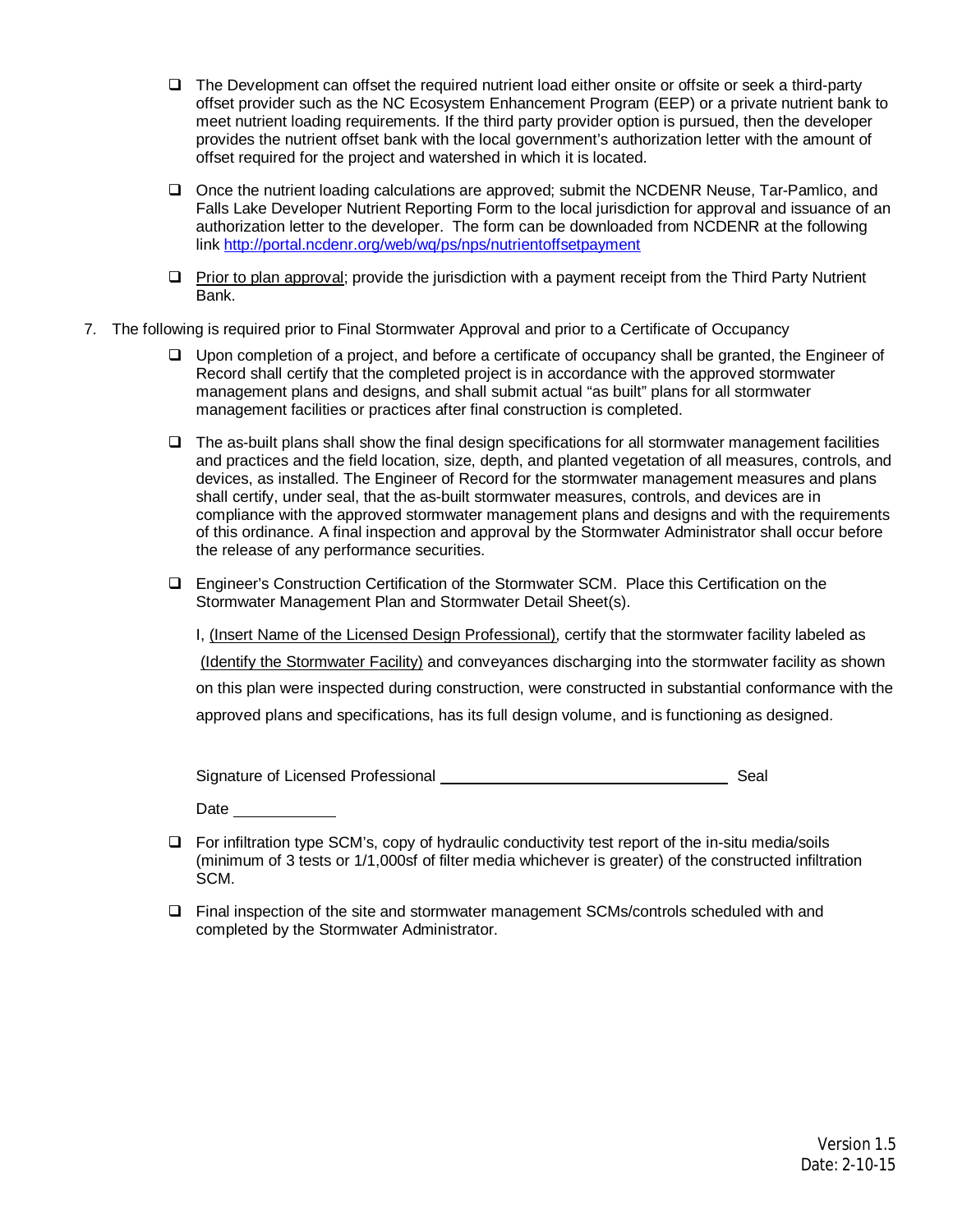- 8. Stormwater Submittal Requirements:
	- $\Box$  Contact the local Planning Department to confirm the process for payment of the Stormwater Review Fee, if any. In most cases, payment of stormwater permit fee is required prior to beginning review of the application.
	- □ Stormwater Permit Application (All non-exempt projects are required to complete Sections 1-4. Complete Section 5 if a Stormwater SCM is required. Complete Section 6 if Partial Offsite Nutrient Control is proposed.)
	- $\Box$  Submit one hardcopy to the local planning department and the stormwater review engineer: Mr. Kelway Howard, PE, Stimmel Associates, PA, 601 N. Trade Street, Suite 200, Winston-Salem, NC 27101.
- 9. The following items are required to be submitted and approved prior to the issuance of any permit for construction:
	- $\Box$  A completed and signed stormwater application.
	- $\Box$  Nutrient and Peak Flow calculation approval if a SCM isn't required.
	- $\Box$  Stormwater Management Plan approval if a SCM if required.
	- $\Box$  Operation and Maintenance Manual approval is a SCM is required.
	- □ Receipt of payment of Partial Offsite Nutrient Control, if applicable.
	- $\Box$  Construction and/or Maintenance Bond, if a SCM is required.
	- Q Recorded Operation, Maintenance, and Easement Agreement with plat.
	- □ NCDENR DMLR Dam Hazard Classification indicating an exemption or Dam Safety Permit, if applicable.
	- Q NCDENR DWR Buffer Authorization Approval, if required.
	- □ Floodplain Development Permit including FEMA No Rise or CLMOR approval, if applicable.
	- □ Army Corps 404 and NCDENR DWQ 401 Water Quality Certification Permits, if applicable.
	- $\Box$  Approval of any stormwater related variances, if applicable.